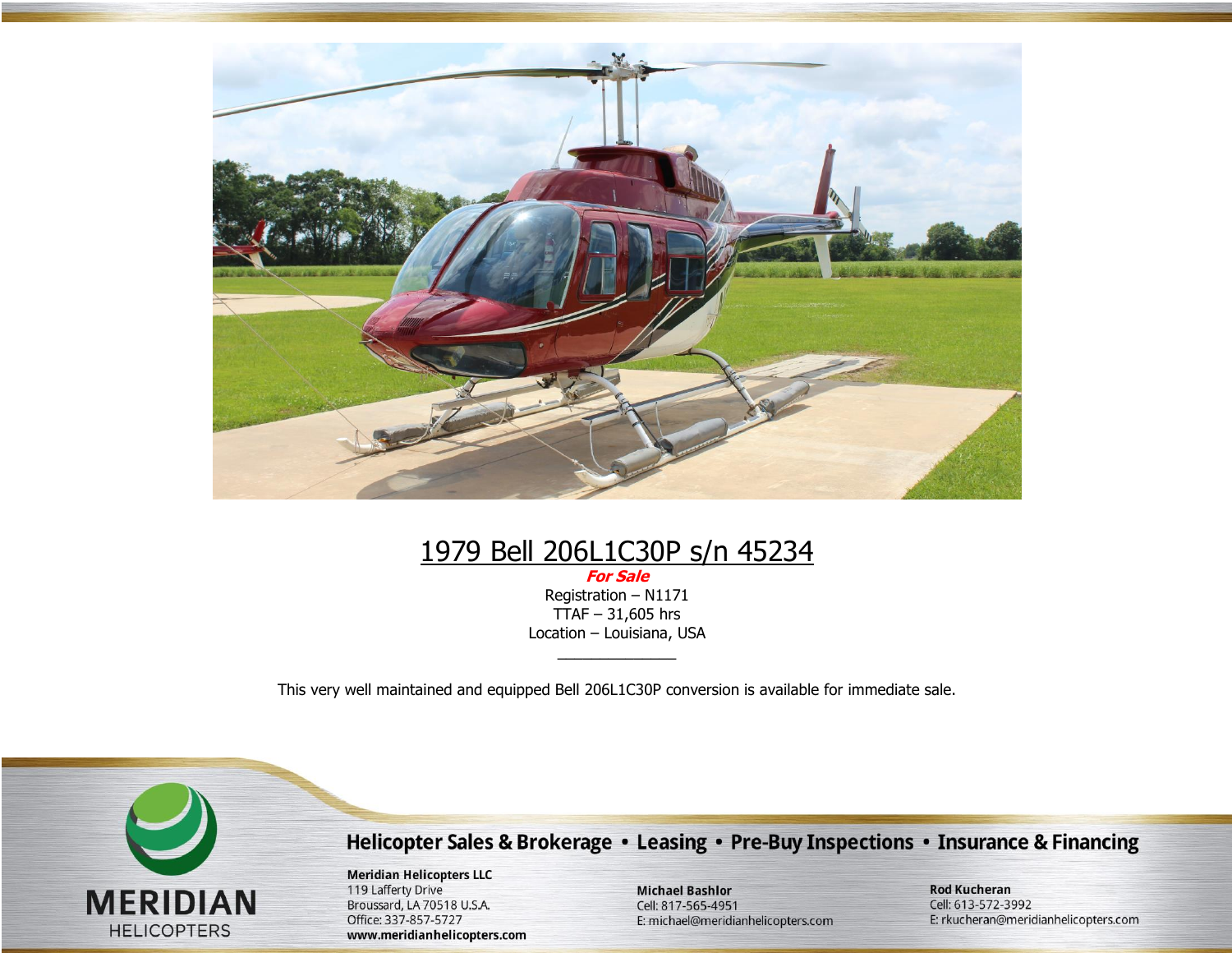| <b>Equipment &amp; Accessories</b>    |                                |
|---------------------------------------|--------------------------------|
| Scavenge Oil Filter                   | Aircomm Heater                 |
| Baggage Extender with Floor Protector | Cabin Floor Potector           |
| AAI Pop Out Crew and Pax Windows      | Range Extender                 |
| <b>Crew Shoulder Harness Kit</b>      | <b>Maintenance Steps</b>       |
| Pop Out Floats with Access Steps      | <b>Dual Controls</b>           |
| Kalfex Driveshaft                     | Inlet Barrier Filter Kit       |
| <b>Cargo Hook Provisions</b>          | <b>Bambi Bucket Provisions</b> |
| Pulse Light System                    | Anti Collision Lights          |
|                                       |                                |
| <b>Avionics</b>                       |                                |
| SSD 120 Blind Encoder                 | Garmin GTX330 Transponder      |
| AMS44 Audio Panel                     | Garmin GNC420W VHF/GPS         |
| Garmin G102A                          | Garmin SL40 VHF                |
| NPX-136D FM Radio                     | <b>Sky Connect Tracking</b>    |
| <b>USB Port System</b>                | <b>GRA-55 Radar altimeter</b>  |
|                                       |                                |



**Meridian Helicopters LLC** 119 Lafferty Drive Broussard, LA 70518 U.S.A. Office: 337-857-5727 www.meridianhelicopters.com

**Michael Bashlor** Cell: 817-565-4951 E: michael@meridianhelicopters.com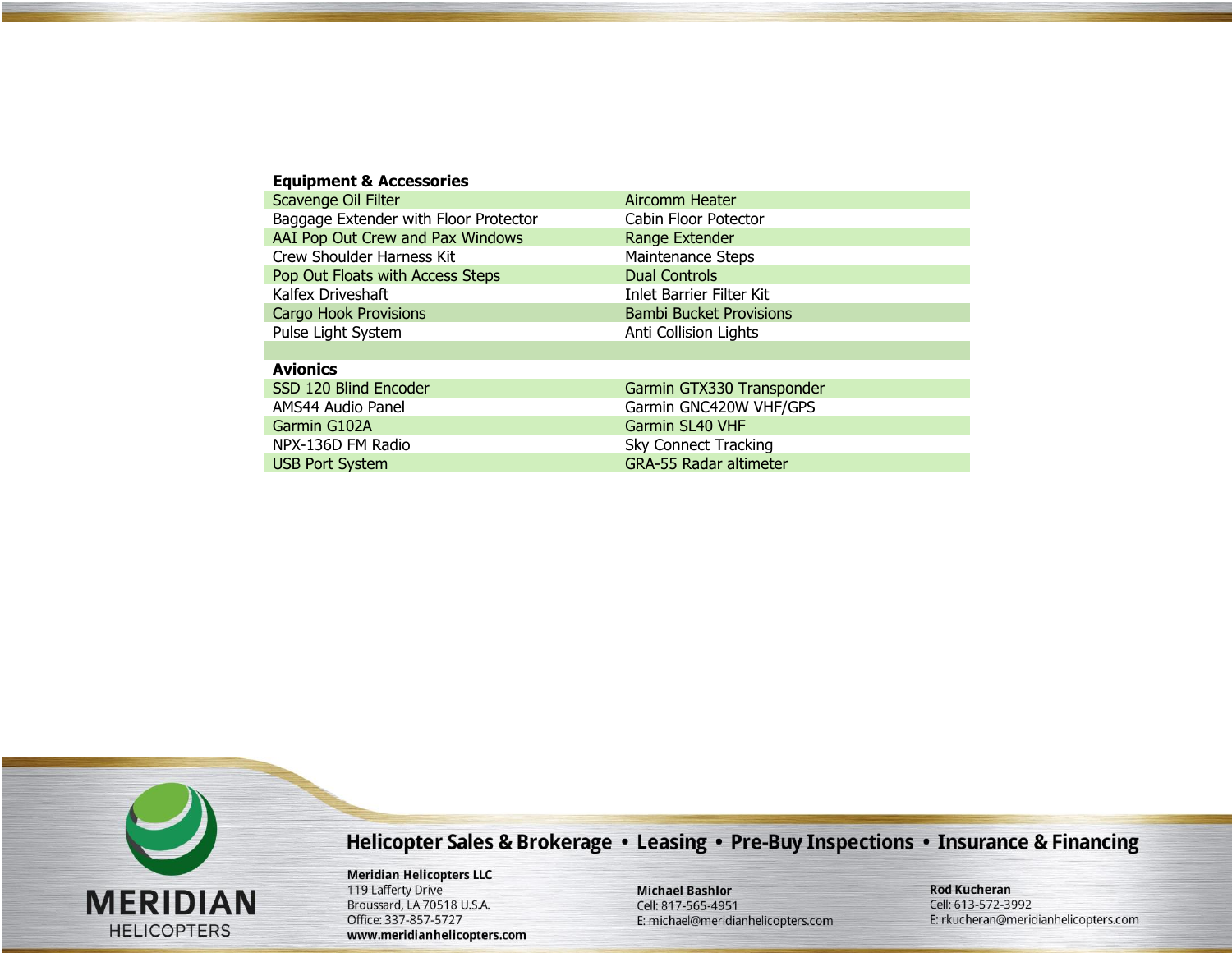



**Meridian Helicopters LLC**<br>119 Lafferty Drive Broussard, LA 70518 U.S.A. Office: 337-857-5727 www.meridianhelicopters.com

**Michael Bashlor** Cell: 817-565-4951 E: michael@meridianhelicopters.com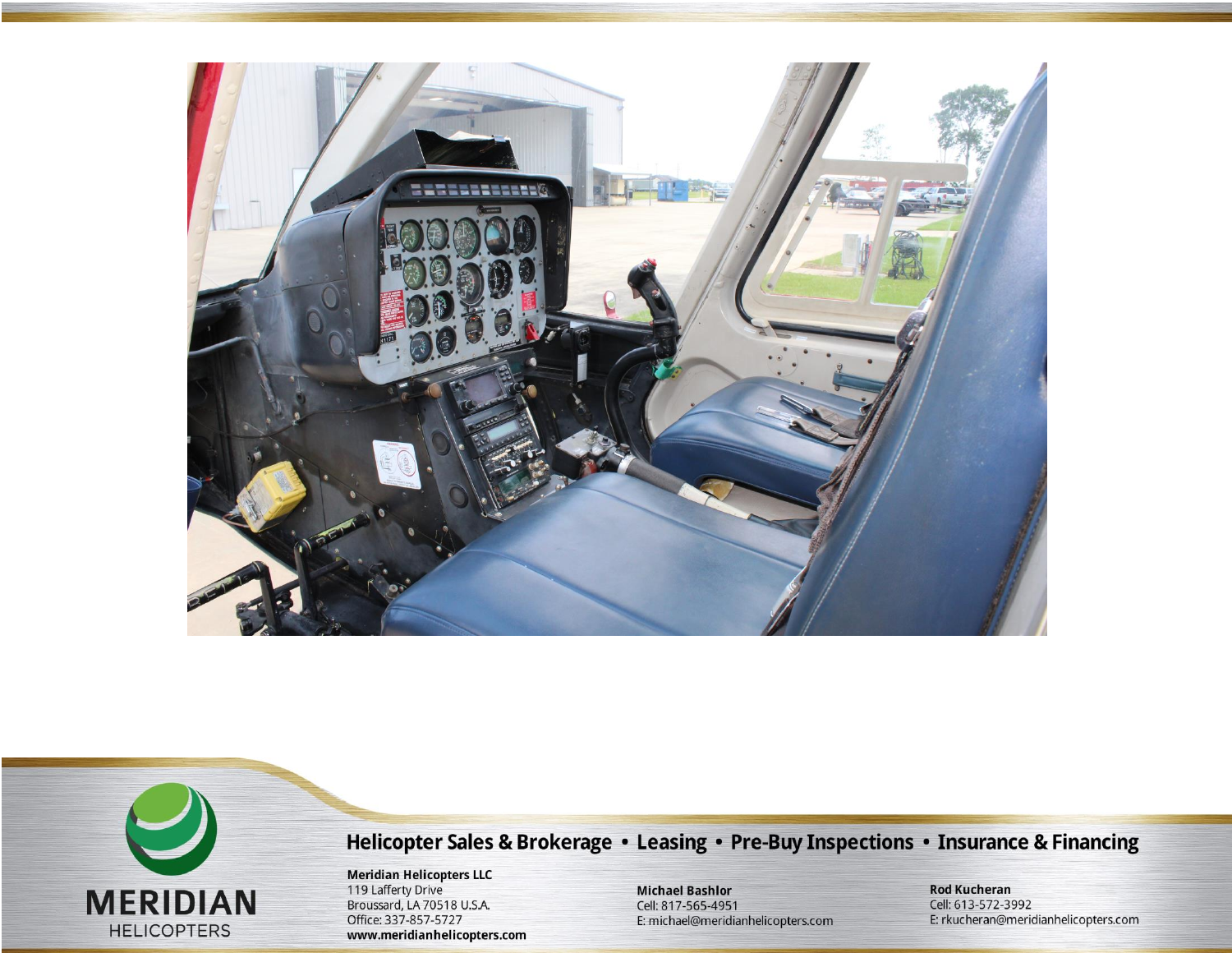



**Meridian Helicopters LLC**<br>119 Lafferty Drive Broussard, LA 70518 U.S.A. Office: 337-857-5727 www.meridianhelicopters.com

**Michael Bashlor** Cell: 817-565-4951 E: michael@meridianhelicopters.com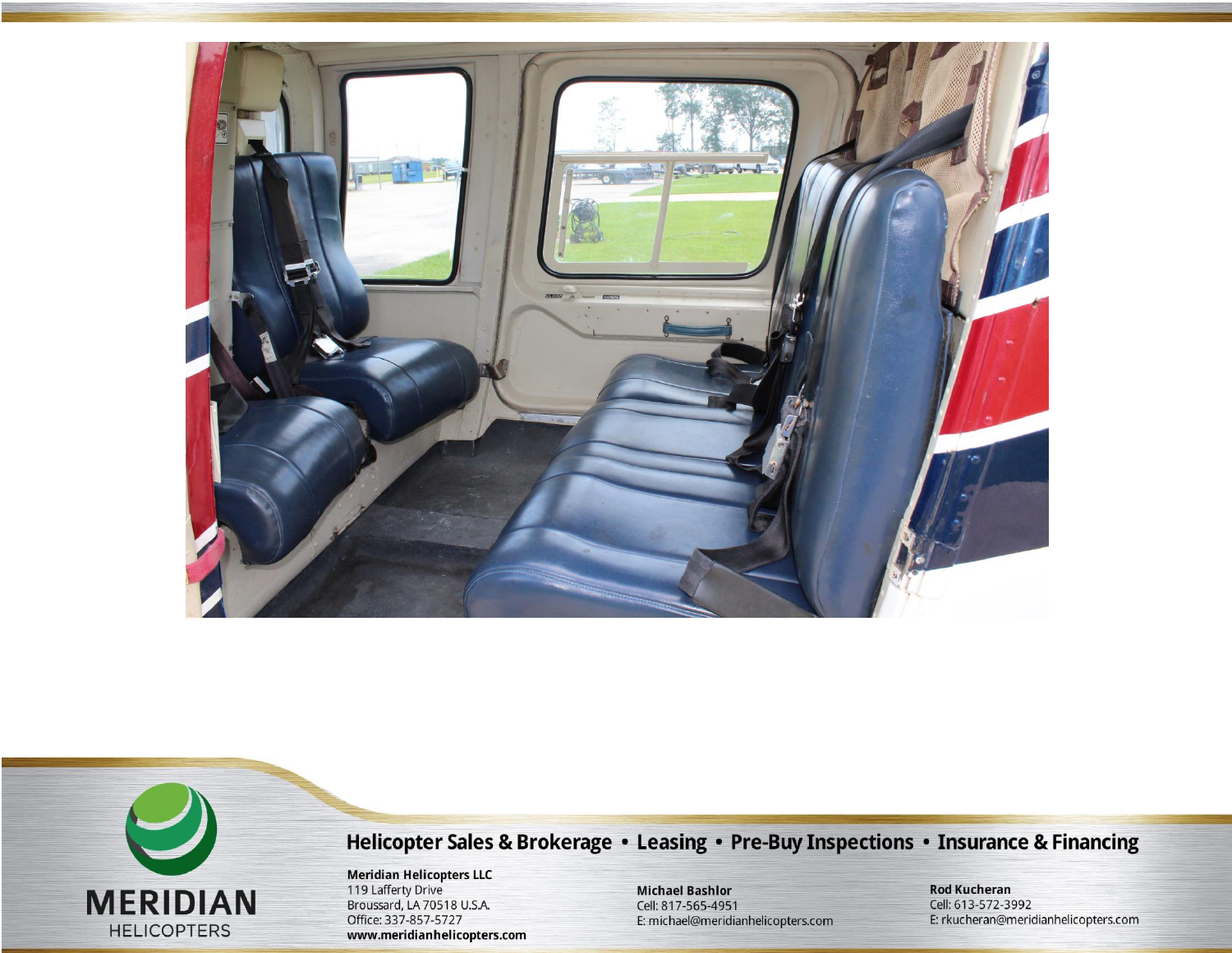| <b>Component Status</b> |                  |           |
|-------------------------|------------------|-----------|
| <b>Component</b>        | <b>Time Rem.</b> | OH/RT     |
| Engine: 250C30P         |                  |           |
| Turbine                 | 440              | OH        |
| Wheel 1                 | 465              | <b>RT</b> |
| Wheel 2                 | 465              | <b>RT</b> |
| Wheel 3                 | 2990             | <b>RT</b> |
| Wheel 4                 | 2990             | <b>RT</b> |
| Impeller                | 14830            | <b>RT</b> |
| Governor                | 840              | OH        |
| Fuel pump               | 565              | <b>OH</b> |
| Fuel nozzle             | 1018             | <b>OH</b> |
| Fuel control            | 1954             | OH        |
| Bleed valve             | 76               | OH        |
| MR hub assy             | 1707             | <b>OH</b> |
| MR Blade 1              | 941              | <b>RT</b> |
| MR Blade 2              | 938              | <b>RT</b> |
| MR mast assy            | 1433             | OH        |
| <b>MR XMSN</b>          | 2090             | OH        |
| Swashplate assy         | 75               | OH        |
| TR gearbox assy         | 2460             | OH        |
| TR hub assy             | 935              | OH        |
| TR yoke assy            | 946              | <b>RT</b> |
| Freewheeling assy       | 2451             | OH        |
| Servo 1                 | 2491             | OH        |
| Servo <sub>2</sub>      | 553              | OH        |
| Servo <sub>3</sub>      | 574              | OH        |

**Meridian Helicopters LLC** 119 Lafferty Drive Broussard, LA 70518 U.S.A. Office: 337-857-5727 www.meridianhelicopters.com

**MERIDIAN** 

**HELICOPTERS** 

**Michael Bashlor** Cell: 817-565-4951 E: michael@meridianhelicopters.com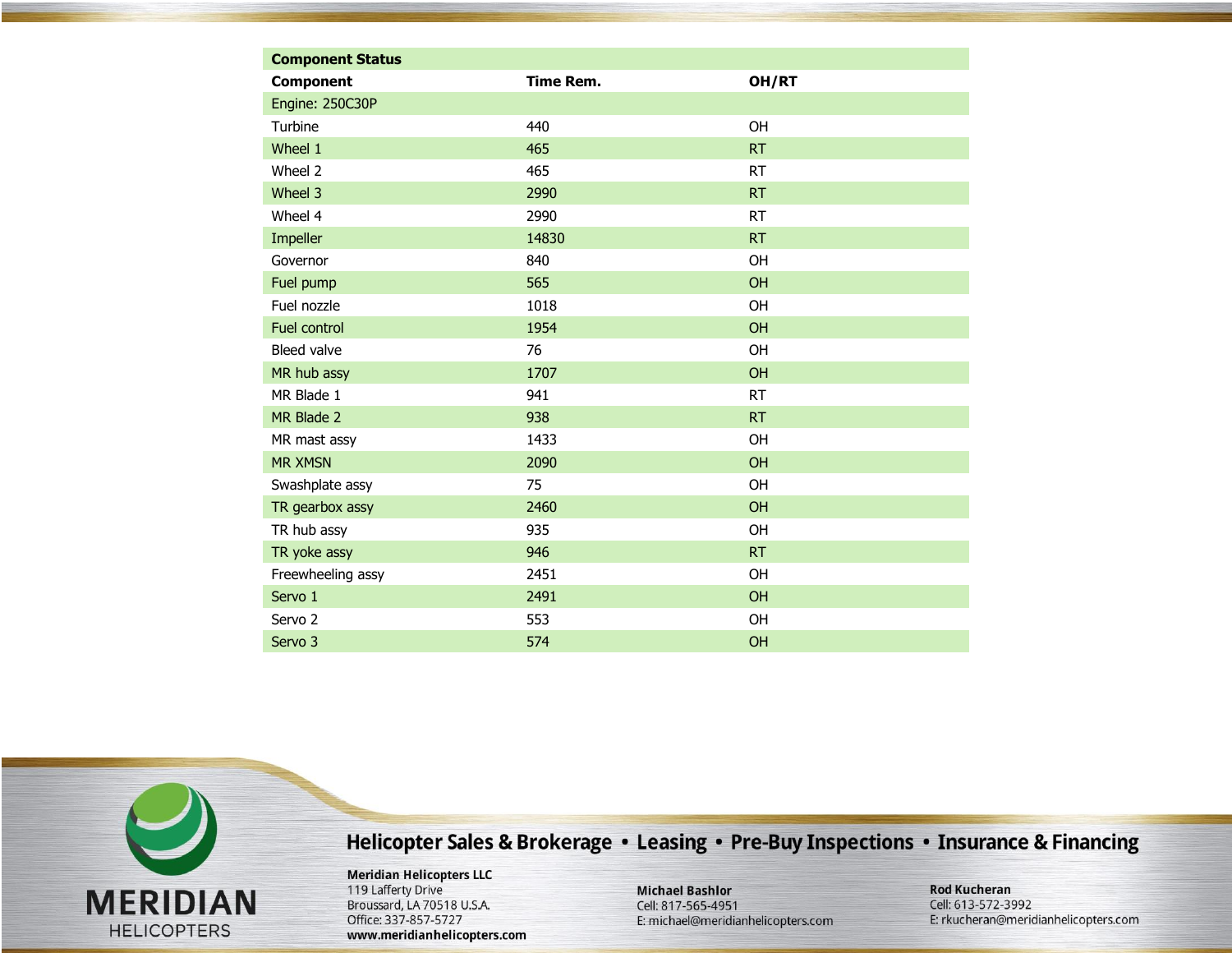#### The Bell 206L1 Longranger

| <b>Performance</b>                 | <b>Dimensions</b>                  |
|------------------------------------|------------------------------------|
| Cruise speed $-108$ knots          | Size (feet) 34.2 x 7.6 x 9.9       |
| Range $-$ 304 nautical miles       | Empty weight - 2200 lbs.           |
| Ceiling $-19,000$ feet             | Max gross weight $-4150$ lbs.      |
| Rate of $climb - 1340$ feet/minute | Fuel Capacity $-98$ gl. / 657 lbs. |
|                                    |                                    |
| Cabin                              | l ift                              |

| -----                      | ---                        |
|----------------------------|----------------------------|
| Crew (typical) $-1$ or 2   | External load - 2000 lbs.  |
| Passenger (typical) 5 or 6 | Internal load $-1500$ lbs. |
| Storage $-16$ cu ft.       |                            |



## Helicopter Sales & Brokerage • Leasing • Pre-Buy Inspections • Insurance & Financing

**Meridian Helicopters LLC** 119 Lafferty Drive Broussard, LA 70518 U.S.A. Office: 337-857-5727 www.meridianhelicopters.com

**Michael Bashlor** Cell: 817-565-4951 E: michael@meridianhelicopters.com